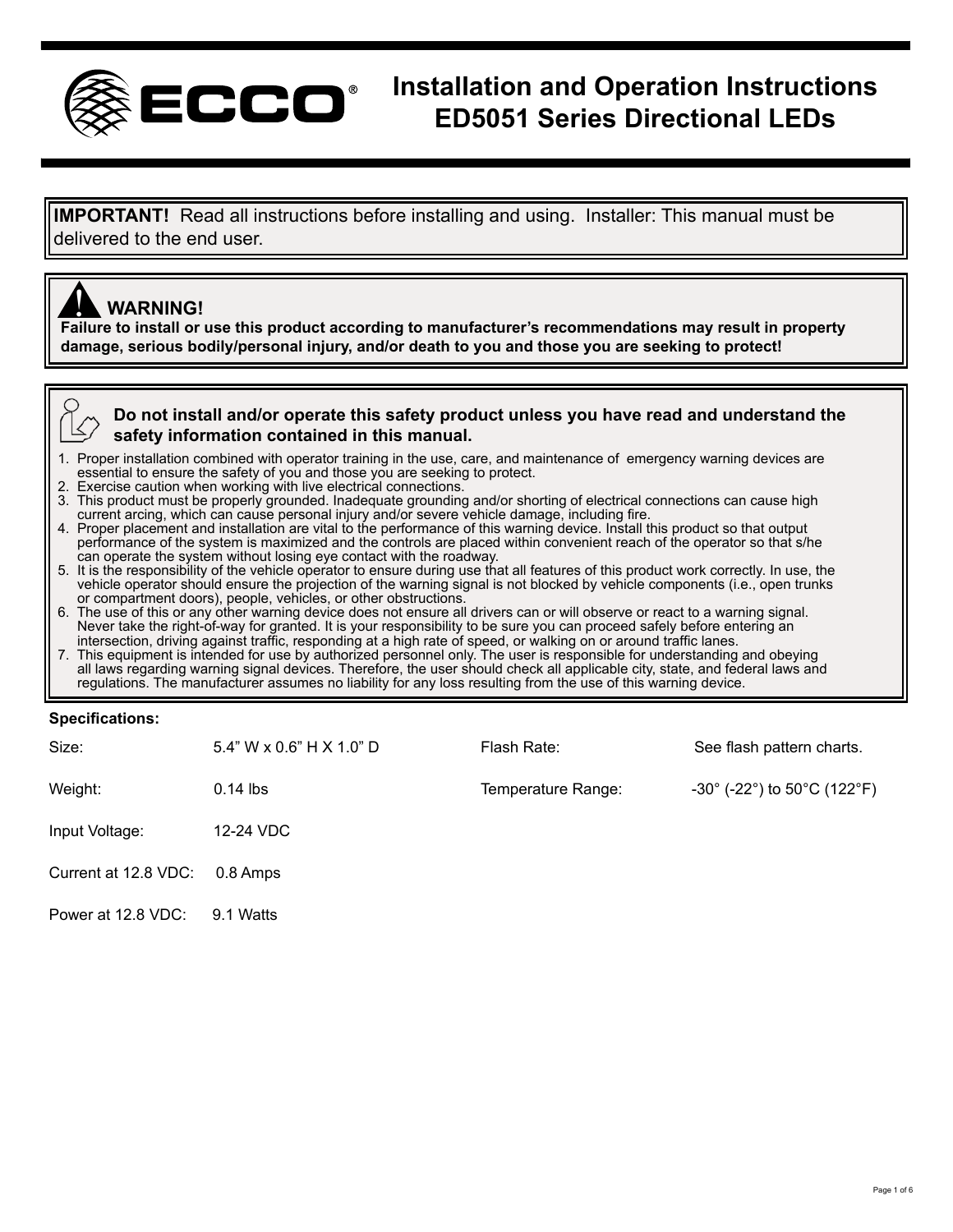#### **Installation & Mounting:**

Carefully remove the unit from its packaging. Examine the unit for transit damage. If damage is found, return the product to your local dealer for warranty replacement. Do not use damaged or broken parts. Determine a mounting location with the least amount of curvature as possible. Also, ensure there is a clear line of sight for oncoming traffic.

**Caution:** When drilling into any vehicle surface, make sure the area is free from any electrical wires, fuel lines, vehicle upholstery, etc. that could be damaged

### **Surface Mounting:**

Mark and drill two 3.4 mm holes 3.543" or 90 mm apart. Drill a hole for the wire exit as needed. Secure in place with the gasket and supplied hardware as shown in FIGURE 1.



**FIGURE 1**

## **L Bracket Mounting:**

Mark and drill two 2.9 mm holes 3.937" or 100 mm apart. Drill a hole for the wire exit as needed. Secure in place with the L brackets, gaskets and supplied hardware as shown in FIGURE 2.

## **Offset Mounting:**

Mark and drill two 2.9 mm holes 5.827" or 148 mm apart. Drill a hole for the wire exit as needed. Secure in place with the offset brackets, gaskets and supplied hardware as shown in FIGURE 3.



**FIGURE 3**

#### **Wiring Instructions:**

**Important!** This unit is a safety device and it must be connected to its own separate, fused power point to assure its continued operation should any other electrical accessory fail.

The ED5051 Series of directional LED light heads are self flashing. All wiring should be stranded and a minimum of 22 AWG. The positive line must have an in-line 3 Amp slow-blow fuse for each directional as shown in FIGURE 4. Isolate the yellow and blue wires when not in use.



YELLOW - (SYNC) + - BLACK - GROUND BLUE - FLASH PATTERN SELECT (MOMENTARY TO GROUND) WITCH<sup>O</sup><br>
SWITCH<sup>O</sup><br>
(USER SUPPLIED)<br>
RED - POSITIVE (USER SUPPLIED) WHITE - POSITIVE (DUAL COLOR ONLY) **SWITCH** (USER SUPPLIED) **FIGURE 4**

# **Note:** On dual color units only, apply (+) power to the blue wire for dimming.

**FIGURE 2**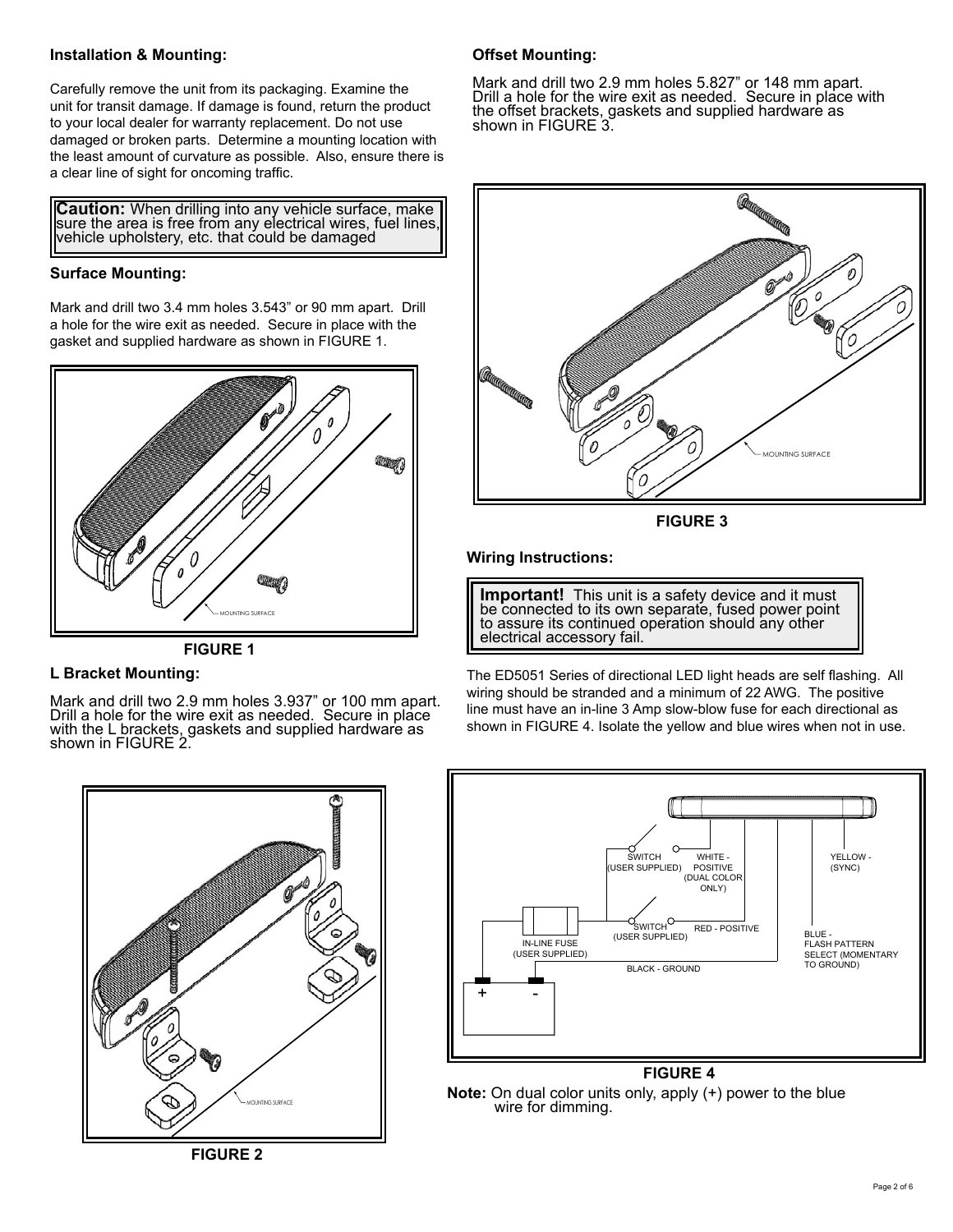#### **Flash Pattern Selection:**

The ED5051 series directionals can be configured to flash the following patterns by momentarily applying ground to the blue wire. Holding the blue wire to the ground wire for 2-3 seconds will toggle the unit to the previous pattern. The unit must be powered through the power and ground wires to allow pattern selection. The blue wire may be wired to momentarily switch. \*Applies to Amber, Red, Blue and White. \*\*Applies to Amber and Blue.

#### **Synchronization:**

The ED5051 series directional is capable of syncing with other compatible ECCO products by following the steps below:

- 1. Set the desired flash pattern on each unit individually. It is also strongly recommended that the same style of flash pattern be used on all units to produce the most effective warning pattern. NOTE: Phases A and B for each style of flash pattern in the table denote the relative timing between units connected in a synchronizing installation. To operate simultaneously, each unit must be set to the same phase (A + A or  $B + B$ ); to operate alternately, units must be set to have the opposite phase  $(A + B \text{ or } B + A)$ .
- 2. Connect the yellow sync wires together and check that the units are flashing in a synchronized manner as expected. If a pattern on one unit appears incorrect, the blue pattern select wire can be used to cycle forward or backward on that individual unit until the correct pattern is selected. NOTE: This will only change the pattern in the one unit and will not affect the other units connected to the yellow sync wire.

| ED5051X SINGLE COLOR FLASH PATTERN CHART |                                |              |            |                  |                |  |  |  |
|------------------------------------------|--------------------------------|--------------|------------|------------------|----------------|--|--|--|
| <b>Pattern</b>                           | <b>Description</b>             | <b>Phase</b> | <b>FPM</b> | <b>SAE J595*</b> | CA Title 13**  |  |  |  |
| 1                                        | Single Flash                   | A            | 75         | Class 1          | Class B        |  |  |  |
| $\overline{2}$                           | Single Flash                   | B            | 75         | Class 1          | Class B        |  |  |  |
| 3                                        | Single Flash                   | A            | 120        | Class 1          |                |  |  |  |
| $\overline{4}$                           | Single Flash                   | B            | 120        | Class 1          |                |  |  |  |
| 5                                        | Double Flash                   | A            | 75         | Class 1          | Class B        |  |  |  |
| 6                                        | Double Flash                   | B            | 75         | Class 1          | <b>Blass B</b> |  |  |  |
| 7                                        | Double Flash                   | A            | 120        | Class 1          |                |  |  |  |
| 8                                        | Double Flash                   | B            | 120        | Class 1          |                |  |  |  |
| 9-Default                                | Quad Flash                     | A<br>75      |            | Class 1          | Class B        |  |  |  |
| 10                                       | Quad Flash                     | B            | 75         | Class 1          | Class B        |  |  |  |
| 11                                       | Quad Flash                     | A            | 150        | Class 1          |                |  |  |  |
| 12                                       | Quad Flash                     | B            | 150        | Class 1          |                |  |  |  |
| 13                                       | <b>Triple Flash</b>            | A            | 75         | Class 1          | Class B        |  |  |  |
| 14                                       | <b>Triple Flash</b><br>B<br>75 |              | Class 1    | Class B          |                |  |  |  |
| 15                                       | Quint Flash                    | A            | 150        | Class 1          |                |  |  |  |
| 16                                       | Quint Flash                    | B            | 150        | Class 1          |                |  |  |  |
| 17                                       | Steady Burn                    |              |            |                  |                |  |  |  |
| 18                                       | Single Flash - Modulation      |              |            |                  |                |  |  |  |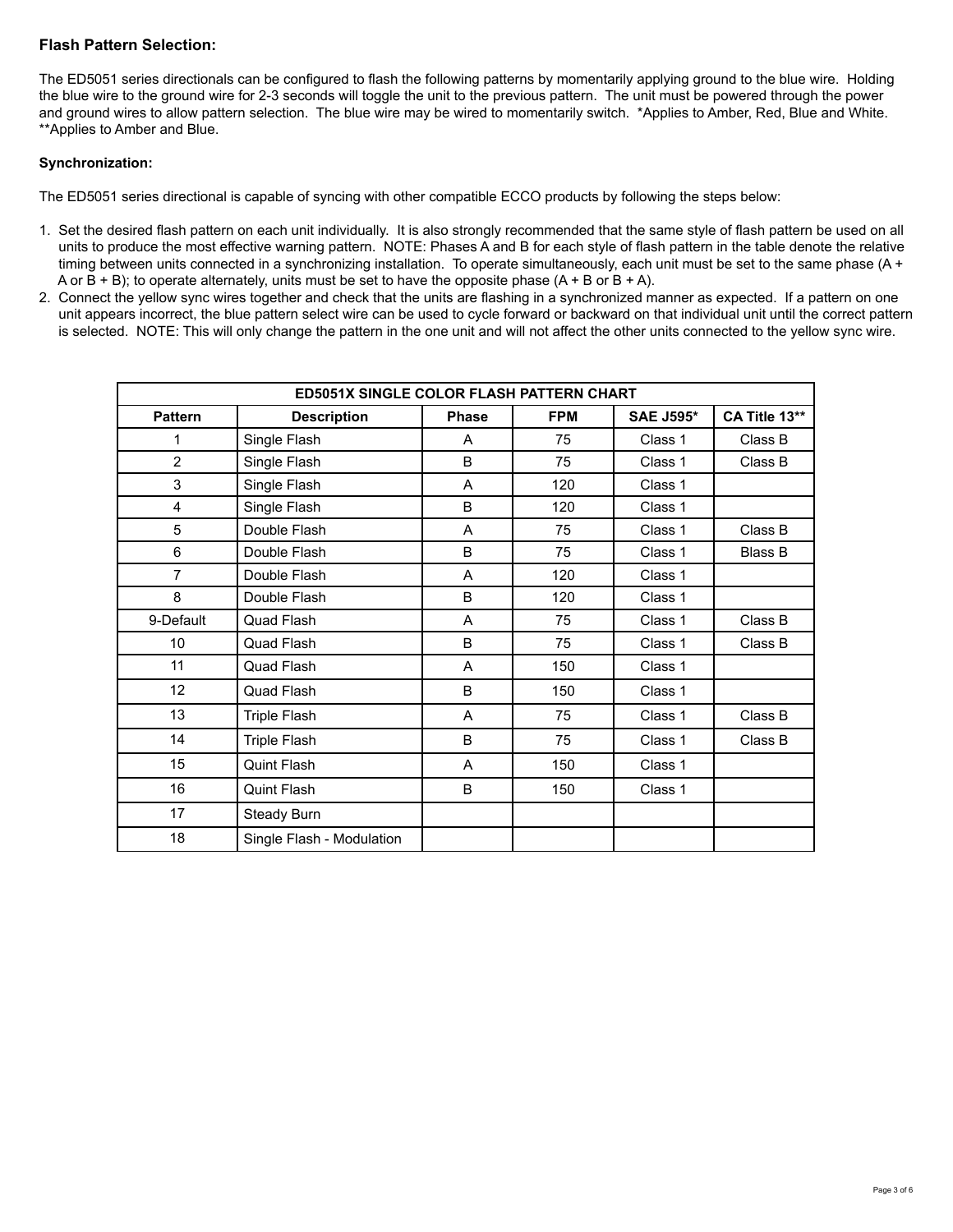| ED5051XX DUAL COLOR FLASH PATTERN CHART |                   |                                        |                                        |                  |     |                  |                 |
|-----------------------------------------|-------------------|----------------------------------------|----------------------------------------|------------------|-----|------------------|-----------------|
| <b>Pattern</b>                          |                   |                                        |                                        |                  |     |                  |                 |
| <b>Red Wire</b>                         | <b>White Wire</b> | <b>Red &amp; White</b><br><b>Wires</b> | <b>Description</b>                     | <b>Phase FPM</b> |     | <b>SAE J595*</b> | <b>CA T13**</b> |
| 1 - Default                             |                   | $\mathbf 1$                            | Single Flash - Color 1                 | Α                | 75  | Class 1          | Class B         |
| $\overline{2}$                          |                   | $\overline{2}$                         | Single Flash - Color 1                 | B                | 75  | Class 1          | Class B         |
|                                         |                   | 3                                      | Single Flash - Alternating Color 1 & 2 | A                | 150 |                  |                 |
|                                         |                   | $\overline{4}$                         | Single Flash - Alternating Color 1 & 2 | B                | 150 | Class 1          | Class B         |
|                                         | 1 - Default       | 5                                      | Single Flash - Color 2                 | A                | 75  | Class 1          | Class B         |
|                                         | $\overline{2}$    | 6                                      | Single Flash - Color 2                 | B                | 75  |                  |                 |
| 3                                       | 3                 | $\overline{7}$                         | Single Flash - Alternating Color 1 & 2 | Α                | 75  |                  |                 |
| $\overline{4}$                          | $\overline{4}$    | 8                                      | Single Flash - Alternating Color 1 & 2 | B                | 75  |                  |                 |
| 5                                       | 5                 | 9                                      | Single Flash - Alternating Color 1 & 2 | A                | 150 |                  |                 |
| 6                                       |                   | 10                                     | Single Flash - Color 1                 | Α                | 375 |                  |                 |
| $\overline{7}$                          |                   | 11                                     | Single Flash - Color 1                 | B                | 375 |                  |                 |
|                                         |                   | 12                                     | Single Flash - Alternating Color 1 & 2 | Α                | 750 |                  |                 |
|                                         |                   | 13                                     | Single Flash - Alternating Color 1 & 2 | в                | 750 |                  |                 |
|                                         | 6                 | 14                                     | Single Flash - Color 2                 | Α                | 375 |                  |                 |
|                                         | $\overline{7}$    | 15                                     | Single Flash - Color 2                 | B                | 375 |                  |                 |
| 8                                       | 8                 | 16                                     | Single Flash - Alternating Color 1 & 2 | Α                | 375 |                  |                 |
| 9                                       | 9                 | 17                                     | Single Flash - Alternating Color 1 & 2 | B                | 375 |                  |                 |
| 10                                      | 10                | 18                                     | Single Flash - Alternating Color 1 & 2 | A                | 750 |                  |                 |
| 11                                      |                   | 19                                     | Double Flash - Color 1                 | A                | 75  | Class 1          | Class B         |
| 12                                      |                   | 20                                     | Double Flash - Color 1                 | B                | 75  | Class 1          | Class B         |
|                                         |                   | 21                                     | Double Flash - Alternating Color 1 & 2 | Α                | 150 |                  |                 |
|                                         |                   | 22                                     | Double Flash - Alternating Color 1 & 2 | B                | 150 |                  |                 |
|                                         | 11                | 23                                     | Double Flash - Color 2                 | A                | 75  | Class 1          | Class B         |
|                                         | $\overline{12}$   | $\overline{24}$                        | Double Flash - Color 2                 | B                | 75  | Class 1          | Class B         |
| 13                                      | 13                | 25                                     | Double Flash - Alternating Color 1 & 2 | A                | 75  |                  |                 |
| 14                                      | 14                | 26                                     | Double Flash - Alternating Color 1 & 2 | B                | 75  |                  |                 |
| 15                                      | 15                | 27                                     | Double Flash - Alternating Color 1 & 2 | A                | 150 |                  |                 |
| 16                                      |                   | 28                                     | Double Flash - Color 1                 | Α                | 120 | Class 1          |                 |
| $\overline{17}$                         |                   | 29                                     | Double Flash - Color 1                 | B                | 120 | Class 1          |                 |
|                                         |                   | 30                                     | Double Flash - Alternating Color 1 & 2 | A                | 240 |                  |                 |
|                                         |                   | 31                                     | Double Flash - Alternating Color 1 & 2 | B                | 240 |                  |                 |
|                                         | 16                | 32                                     | Double Flash - Color 2                 | Α                | 120 | Class 1          |                 |
|                                         | 17                | 33                                     | Double Flash - Color 2                 | B                | 120 | Class 1          |                 |
| 18                                      | 18                | 34                                     | Double Flash - Alternating Color 1 & 2 | A                | 120 |                  |                 |
| 19                                      | 19                | 35                                     | Double Flash - Alternating Color 1 & 2 | В                | 120 |                  |                 |
| 20                                      | 20                | 36                                     | Double Flash - Alternating Color 1 & 2 | A                | 240 |                  |                 |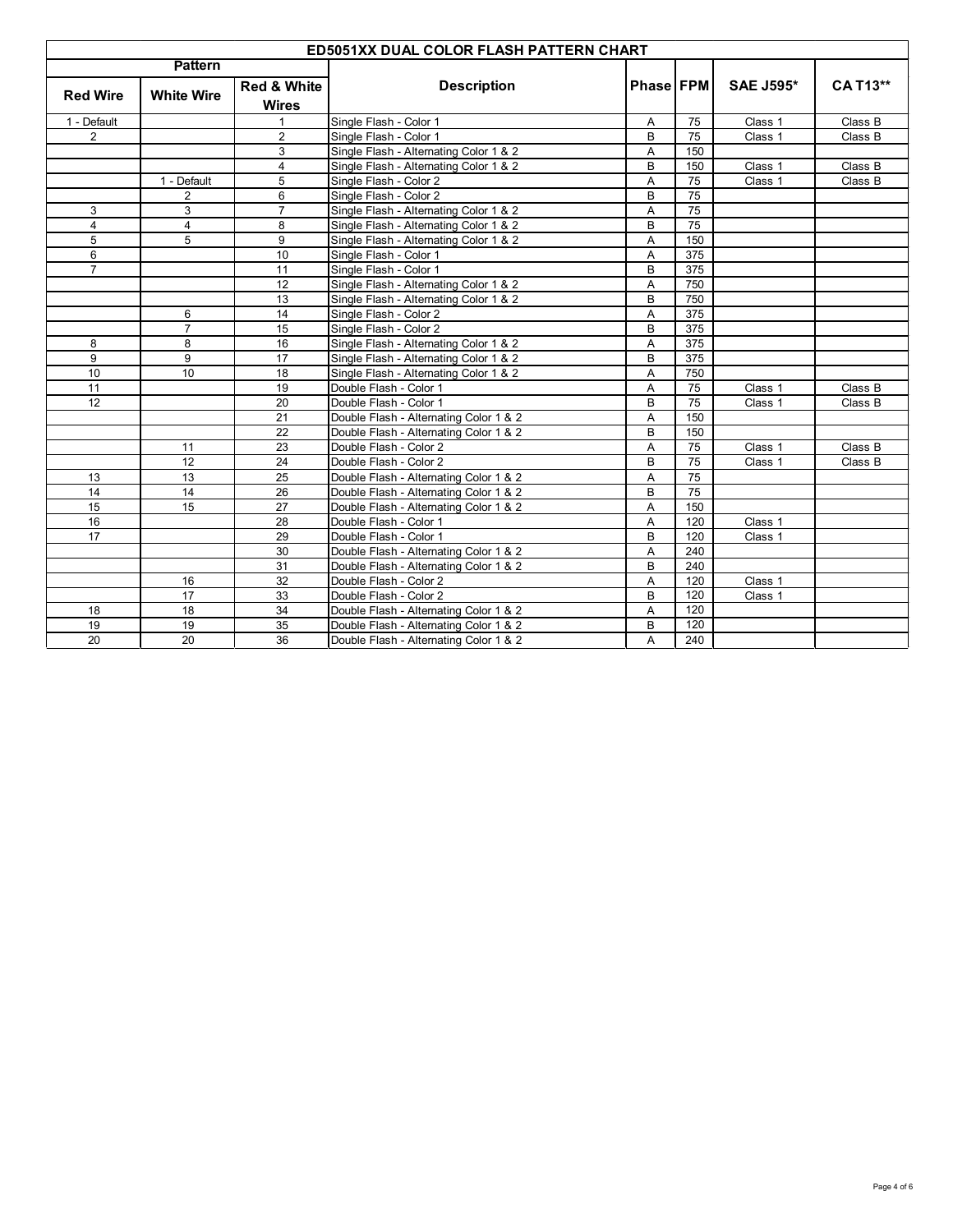| <b>ED5051XX DUAL COLOR FLASH PATTERN CHART (Continued)</b> |                |                        |                                                       |                  |     |                  |                 |  |
|------------------------------------------------------------|----------------|------------------------|-------------------------------------------------------|------------------|-----|------------------|-----------------|--|
|                                                            | <b>Pattern</b> |                        |                                                       |                  |     |                  |                 |  |
| <b>Red Wire</b><br><b>White Wire</b>                       |                | <b>Red &amp; White</b> | <b>Description</b>                                    | <b>Phase FPM</b> |     | <b>SAE J595*</b> | <b>CA T13**</b> |  |
|                                                            |                | <b>Wires</b>           |                                                       |                  |     |                  |                 |  |
| 21                                                         |                | 37                     | Triple Flash - Color 1                                | Α                | 75  | Class 1          | Class B         |  |
| 22                                                         |                | 38                     | Triple Flash - Color 1                                | B                | 75  | Class 1          | Class B         |  |
|                                                            |                | 39                     | Triple Flash - Alternating Color 1 & 2                | A                | 150 |                  |                 |  |
|                                                            |                | 40                     | Triple Flash - Alternating Color 1 & 2                | B                | 150 |                  |                 |  |
|                                                            | 21             | 41                     | Triple Flash - Color 2                                | A                | 75  | Class 1          | Class B         |  |
|                                                            | 22             | 42                     | Triple Flash - Color 2                                | B                | 75  | Class 1          | Class B         |  |
| 23                                                         | 23             | 43                     | Triple Flash - Alternating Color 1 & 2                | A                | 75  |                  |                 |  |
| 24                                                         | 24             | 44                     | Triple Flash - Alternating Color 1 & 2                | B                | 75  |                  |                 |  |
| 25                                                         | 25             | 45                     | Triple Flash - Alternating Color 1 & 2                | A                | 150 |                  |                 |  |
| 26                                                         |                | 46                     | Quad Flash - Color 1                                  | A                | 75  | Class 1          | Class B         |  |
| 27                                                         |                | 47                     | Quad Flash - Color 1                                  | B                | 75  | Class 1          | Class B         |  |
|                                                            |                | 48                     | Quad Flash - Alternating Color 1 & 2                  | A                | 150 |                  |                 |  |
|                                                            |                | 49                     | Quad Flash - Alternating Color 1 & 2                  | B                | 150 |                  |                 |  |
|                                                            | 26             | 50                     | Quad Flash - Color 2                                  | A                | 75  | Class 1          | Class B         |  |
|                                                            | 27             | 51                     | Quad Flash - Color 2                                  | B                | 75  | Class 1          | Class B         |  |
| 28                                                         | 28             | 52 - Default           | Quad Flash - Alternating Color 1 & 2                  | A                | 75  |                  |                 |  |
| 29                                                         | 29             | 53                     | Quad Flash - Alternating Color 1 & 2                  | B                | 75  |                  |                 |  |
| 30                                                         | 30             | 54                     | Quad Flash - Alternating Color 1 & 2                  | Α                | 150 |                  |                 |  |
| 31                                                         |                | 55                     | Quad Flash - Color 1                                  | Α                | 120 | Class 1          |                 |  |
| 32                                                         |                | 56                     | Quad Flash - Color 1                                  | B                | 120 | Class 1          |                 |  |
|                                                            |                | 57                     | Quad Flash - Alternating Color 1 & 2                  | Α                | 150 |                  |                 |  |
|                                                            |                | 58                     | Quad Flash - Alternating Color 1 & 2                  | B                | 150 |                  |                 |  |
|                                                            | 31             | 59                     | Quad Flash - Color 2                                  | A                | 120 | Class 1          |                 |  |
|                                                            | 32             | 60                     | Quad Flash - Color 2                                  | B                | 120 | Class 1          |                 |  |
| 33                                                         | 33             | 61                     | Quad Flash - Alternating Color 1 & 2                  | A                | 120 |                  |                 |  |
| 34                                                         | 34             | 62                     | Quad Flash - Alternating Color 1 & 2                  | B                | 120 |                  |                 |  |
| 35                                                         | 35             | 63                     | Quad Flash - Alternating Color 1 & 2                  | A                | 240 |                  |                 |  |
|                                                            |                | 64                     | Single Flash - Modulation - Alternating Color 1 & 2   |                  |     |                  |                 |  |
|                                                            |                | 65                     | Double & Quad Flash - Alternating Color 1 & 2         |                  |     |                  |                 |  |
|                                                            |                | 66                     | Single & Triple Flash - Alternating Color 1 & 2       |                  |     |                  |                 |  |
|                                                            |                | 67                     | Double, Triple & Quad Flash - Alternating Color 1 & 2 |                  |     |                  |                 |  |
| 36                                                         |                | 68                     | Steady Burn - Color 1                                 |                  |     |                  |                 |  |
|                                                            | 36             | 69                     | Steady Burn - Color 2                                 |                  |     |                  |                 |  |